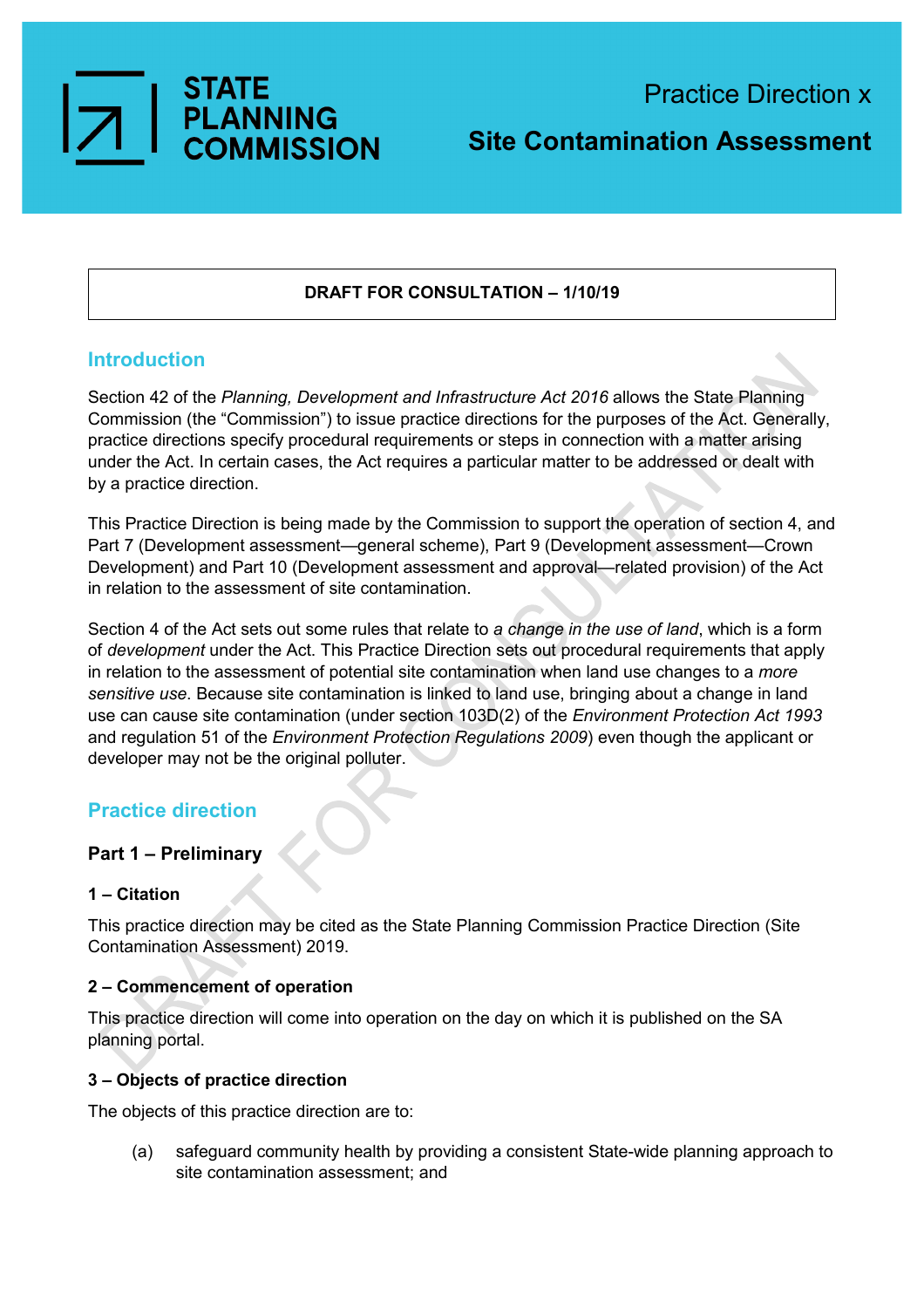- (b) specify site contamination assessment steps that must be taken whenever land use is proposed to be changed (including an application for land division) to a *more sensitive use*; and
- (c) ensuring land is suitable, or will be made suitable, for the intended use(s) where a *more sensitive* use of land is proposed.

### **4 – Interpretation**

In this practice direction, unless the contrary intention appears—

*Act* means the *Planning, Development and Infrastructure Act 2016;*

*adjacent land* in relation to other land, means land that is no more than 60 metres from the other land;

*class 1 activity* means a potentially contaminating activity in Attachment 1 undertaken in the course of a business;

*class 2 activity* means a potentially contaminating activity in Attachment 2 undertaken in the course of a business;

*class 3 activity* means a potentially contaminating activity in Attachment 3 undertaken in the course of a business, but does not include a class 1 of class 2 activity;

*detailed site investigation*, in relation to land, means an investigation, conducted in accordance with the *National Environment Protection (Assessment of Site Contamination) Measure 1999* and the guidelines issued from time to time by the EPA, into—

- (a) the nature and extent of any site contamination present or remaining on or below the surface of the land; and
- (b) the suitability of the land for the proposed use; and
- (c) what remediation (if any) is necessary for the proposed use;

*EPA* means the Environment Protection Authority;

*exposure* in relation to site contamination means an exposure pathway that a contaminant takes from its source to reach a human population, such as incidental ingestion of surface soil or indoor dust, indoor and outdoor inhalation of dust, or consumption of home grown produce;

*human population* in relation to site contamination means a receptor (for example a child resident or adult employee);

*more sensitive use* in relation to land—see clause 5;

*National Environment Protection (Assessment of Site Contamination) Measure 1999* means the *National Environment Protection (Assessment of Site Contamination) Measure 1999* (prepared under the *National Environment Protection Council Act 1994* of the Commonwealth), as in force from time to time;

*non-sensitive use* in relation to land, means use of the land other than a sensitive use;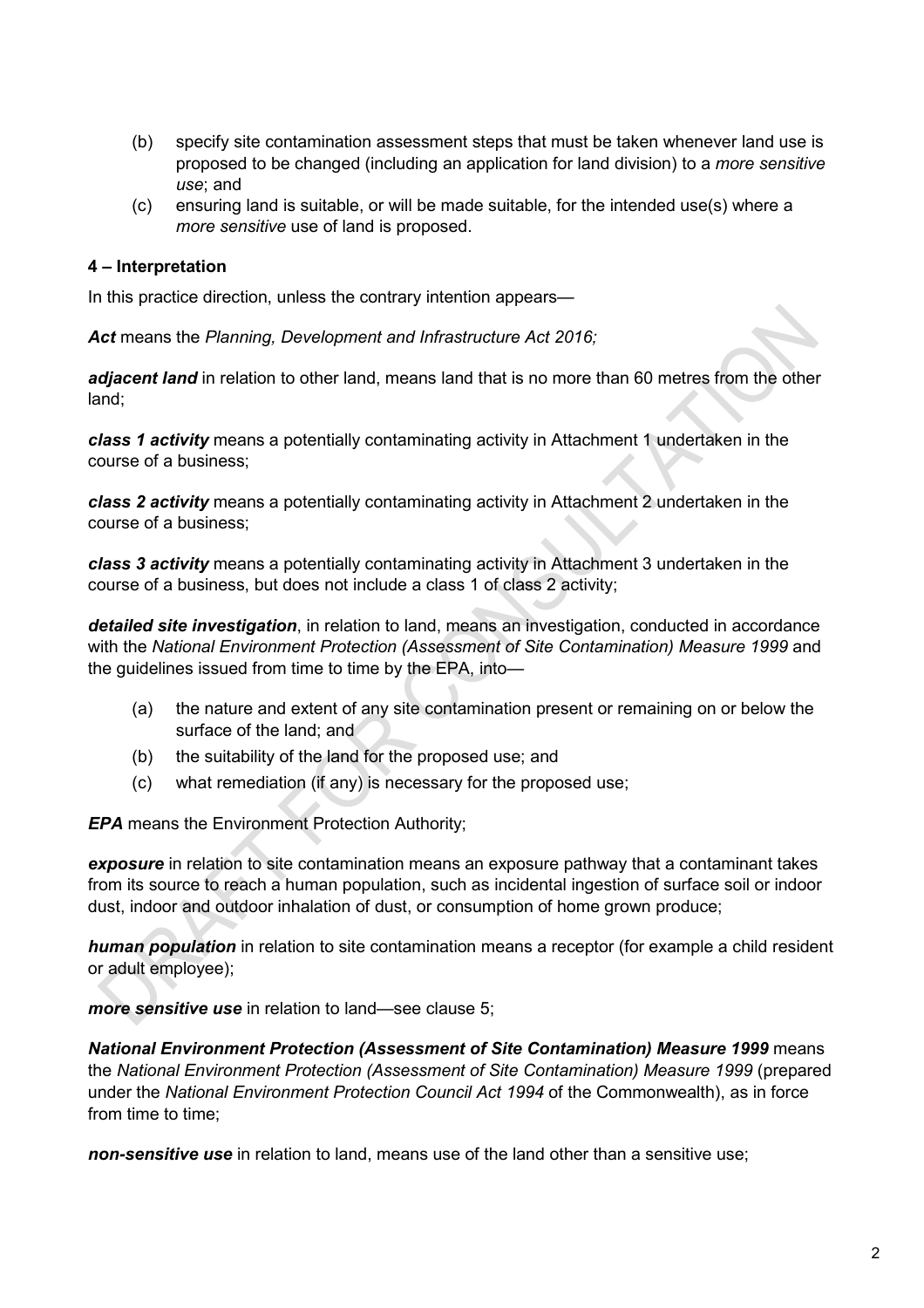*other land* in relation to land, means land spatially identified on the SA Planning Portal as other land for the purposes of this Practice Direction;

**Note**—

The SA online atlas (accessible on the SA Planning Portal) maps known sources of potential site contamination that apply to specific places within the State. These places are Environment Protection Authority Assessment Areas, Groundwater Prohibition Areas and other areas that detail the existence of site contamination as recorded in relation to the land on the public register under section 109 of the *Environment Protection Act 1993*.

*preliminary site investigation*, in relation to land, means an investigation, conducted in accordance with the *National Environment Protection (Assessment of Site Contamination) Measure 1999* and the guidelines issued from time to time by the EPA, into the existence or possible existence of site contamination on or below the surface of the land;

*remediation* has the same meaning as in the *Environment Protection Act 1993;*

*sensitive use* has the same meaning as in the *Environment Protection Act 1993* and comprises land uses specified in item 1 or 2 in the table in clause 5(2)(b) of this Practice Direction;

*site contamination has the same meaning as in the Environment Protection Act 1993;* 

*site contamination audit has the same meaning as in the Environment Protection Act 1993;* 

*site contamination audit report has the same meaning as in the Environment Protection Act 1993;* 

*site contamination audit statement has the same meaning as in the Environment Protection Act 1993;* 

*site contamination consultant has the same meaning as in the Environment Protection Act 1993.*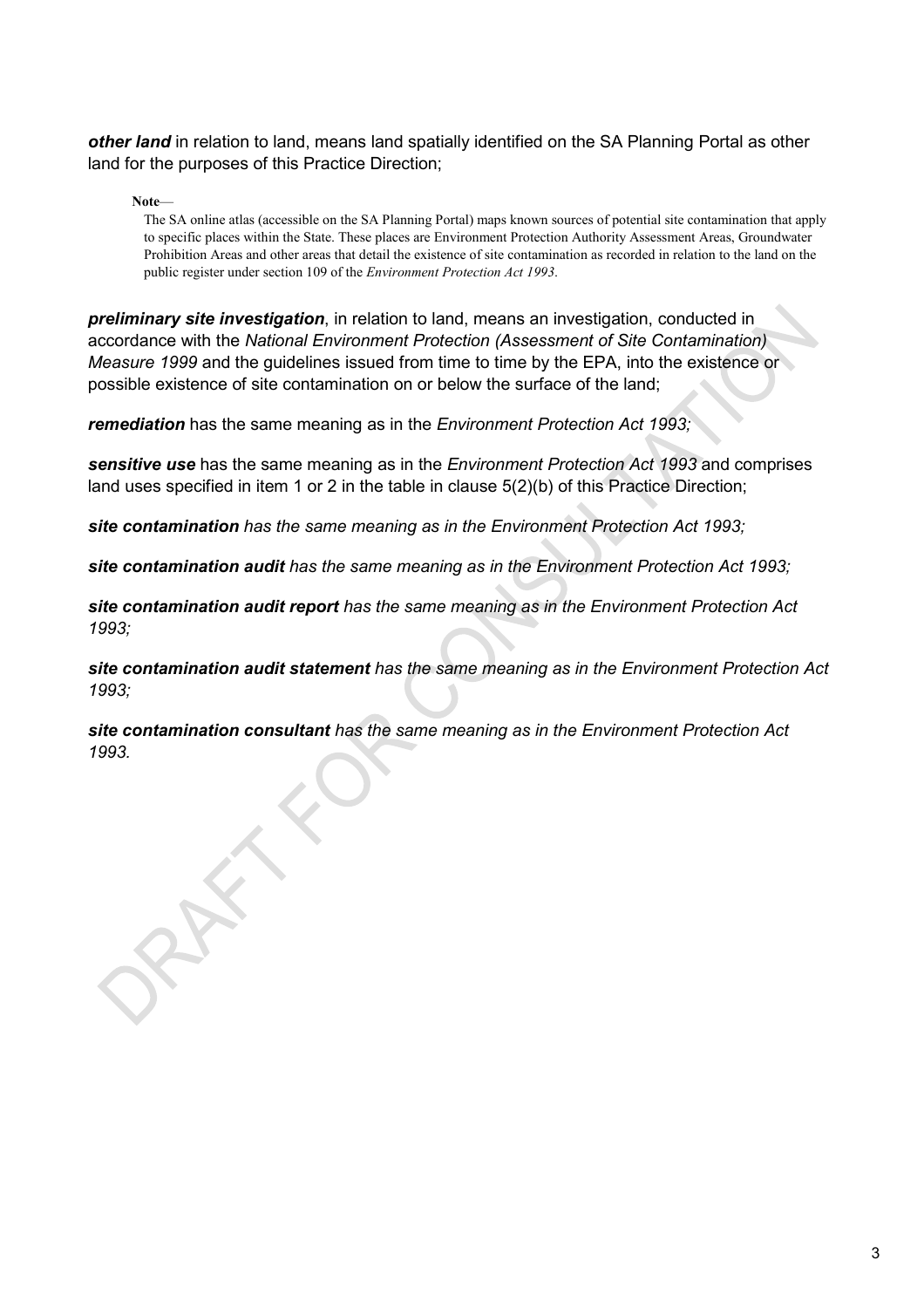## **Part 2 – Site contamination assessment steps**

### **5 – Step 1: Land use sensitivity (meaning of** *more sensitive use***)**

- (1) A Relevant Authority when assessing a development for a *more sensitive use* of land against the Planning and Design Code must not grant Planning Consent unless it has considered whether *site contamination* exists or may exist on the land.
- (2) For the purposes of determining whether a change of use of land (under section 4 of the Act) constitutes a change to a *more sensitive use* of the land, the Relevant Authority must have regard to—
	- (a) the land use sensitivity hierarchy set out in the table in subclause (b) (subject to the qualifications under subclause (c));
	- (b) the land use sensitivity hierarchy represented in the following table with the sensitivity level decreasing on a scale from the most sensitive use specified in item 1 to the least sensitive use specified in item 7:

| Item           | Land use scenario                                                                | <b>Typical exposure and human</b><br>populations                                                                                                                                                                                                                |                    |  |
|----------------|----------------------------------------------------------------------------------|-----------------------------------------------------------------------------------------------------------------------------------------------------------------------------------------------------------------------------------------------------------------|--------------------|--|
| 1              | Residential (soil access)<br>Preschool / Primary school                          | Access to ground soils in a garden or<br>playground by young child and adult<br>residents / students                                                                                                                                                            |                    |  |
| $\overline{2}$ | Residential (limited or no soil<br>access)<br>Residential care facility          | Limited or no access to ground soils in a<br>garden, including an aged care or other<br>residential care facility, by the elderly, adult<br>and child residents                                                                                                 | Sensitive uses     |  |
| 3              | Open space                                                                       | Frequent, short duration recreational<br>exposure to ground soils by children and<br>adults                                                                                                                                                                     |                    |  |
| 4              | Educational<br>Hospitals<br><b>Tourist Accommodation</b><br><b>Community Use</b> | Usually short duration exposure to soil and<br>dust by a broad range of human<br>populations (including those with vulnerable<br>physiology)                                                                                                                    |                    |  |
| 5              | Commercial (no chemical use)                                                     | Limited access to soils and dust by adult<br>employees                                                                                                                                                                                                          | Non-sensitive uses |  |
| 6              | Primary production<br>Commercial (chemical use,<br>storage or waste)             | Potentially limited adult employee access to<br>chemical substances in soils or dust (where<br>chemicals are central to the land use such<br>as intensive horticulture, petrol stations or<br>dry cleaners), or activities likely to generate<br>chemical waste |                    |  |
| $\overline{7}$ | Industrial                                                                       | Limited access to chemical substances in<br>soils or dust by adult employees                                                                                                                                                                                    |                    |  |

### **LAND USE SENSITIVITY HIERARCHY**

- (c) the following qualifications apply in relation to the land use sensitivity hierarchy set out in the table in subclause (b):
	- (i) land use terms represent generic land use scenarios to enable classification of development for the purpose of *site contamination* assessment;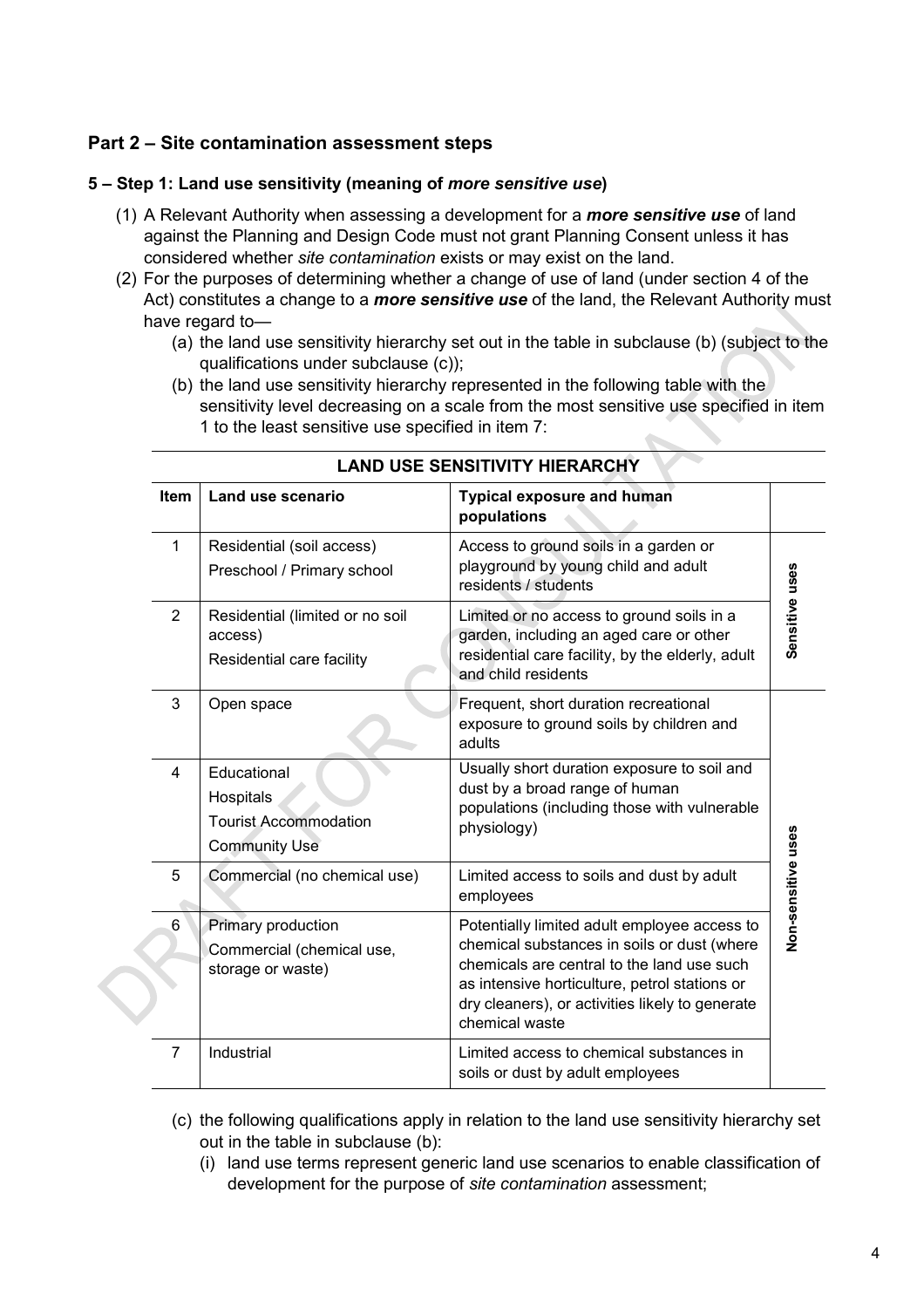- (ii) mixed use developments adopt the most sensitive use in the hierarchy;
- (iii) if the use of land changes from a land use specified in an item in the table to another use specified within the same item (e.g. from tourist accommodation to a hospital: both uses falling within item 4), the change of use will not be taken to constitute a change to a *more sensitive use*
- (iv) the *Commercial (no chemical use)* land use scenario relates to shops, offices, consulting rooms and similar land use scenario where chemical use is not central to the land use;
- (v) the non-sensitive land uses specified at items 3 to 7 (inclusive) of the table do not constitute an exhaustive list of *non-sensitive use*. Where a generic land use scenario is not captured in the table, in determining whether a change in the use of land constitutes a change to a *more sensitive use* of the land, the relevant authority must have regard to
	- a. the sensitivity of the *human populations* proposed to be using the land following the change of use; and
	- b. the risk of *exposure* of those populations to chemicals from *site contamination* following the change of use.
- (d) in circumstances where there is no current use of the land (and existing use rights do not apply to the land), the proposed use will be taken to be a *more sensitive use*, other than where the proposed use in industrial.

## **6 – Step 2: Investigations (site contamination reports)**

- (1) If an application for planning consent (including an application for land division) involves a change of use of the land to a *more sensitive use* on land at which *site contamination* exists or may exist as a result of a *class 1*, *class 2* or *class 3 activity* (including *site contamination* caused by such an activity conducted on *adjacent* or *other land*), then the application must be accompanied by—
	- (a) either of the following (as set out in schedule 8 of the Regulations):
		- (i) a *site contamination audit statement*, or
		- (ii) a *preliminary site investigation*; and
	- (b) a copy of the certificate of title, deposited plan or other instrument evidencing title in relation to the land.
- (2) A relevant authority cannot require an applicant to provide a *site contamination audit statement* (under clause 6(1)(a)(i)), however an applicant can provide a statement at their discretion.
- (3) A *preliminary site investigation* must be prepared by a *site contamination consultant*. A *preliminary site investigation* should be sufficient to:
	- identify potential sources of contamination (known as potentially contaminating activities)
	- determine potential contaminants of concern
	- identify areas of potential contamination
	- identify potentially affected media (i.e. soil, water and vapour).

A *preliminary site investigation* usually includes:

- a desktop study to identify site characteristics site location, site layout, building construction, geological and the hydro-geological setting
- a site history identifying historical owners/ operators/occupiers, land uses and activities
- a site inspection to validate anecdotal evidence or historical information and to identify additional evidence of potential *site contamination*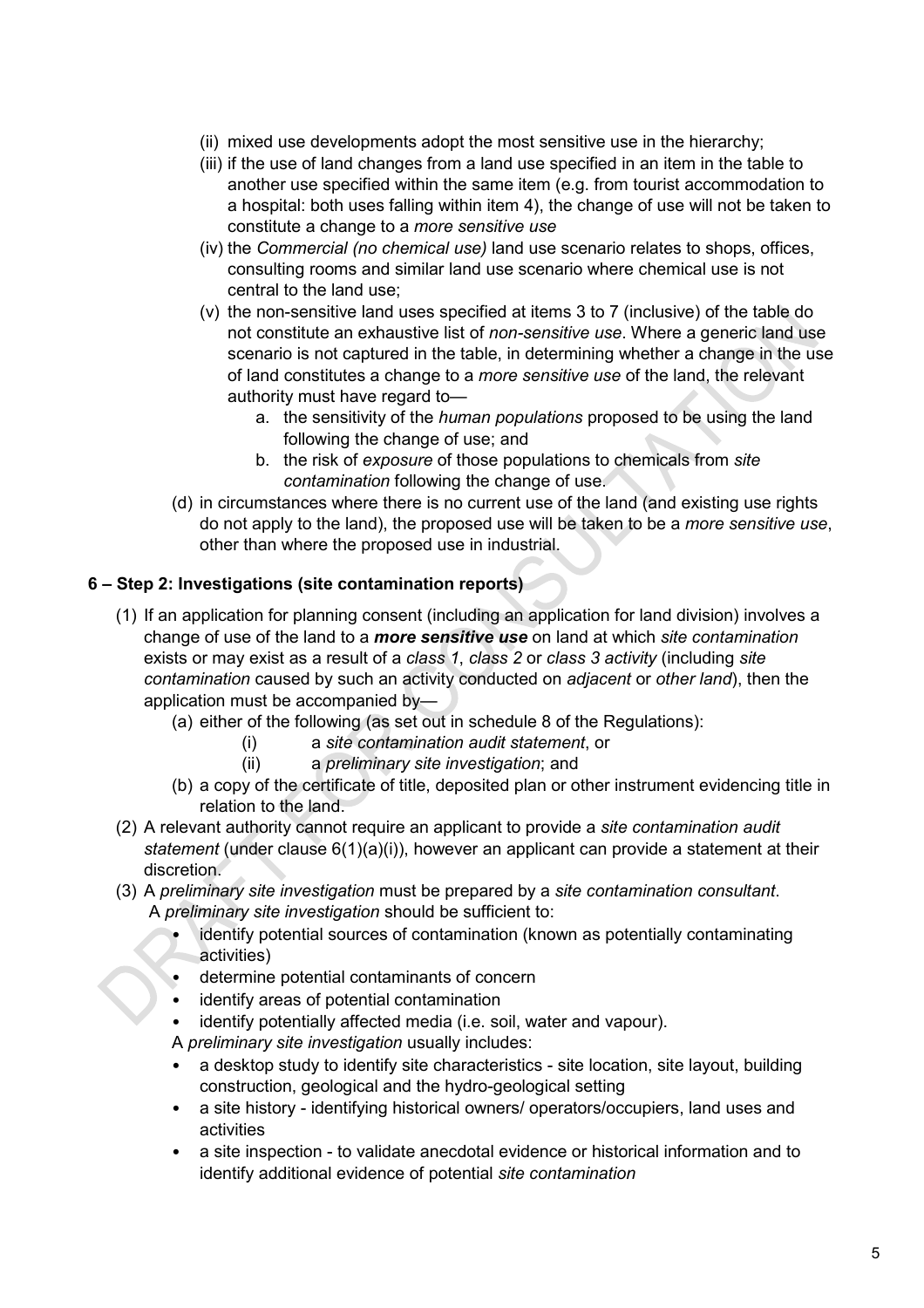- interviews with site owners, operators and/or occupiers
- preparation of a report.

The *preliminary site investigation* should be sufficient to provide a preliminary assessment of whether *site contamination* exists.

- (4) Potentially contaminating activities are classified into risk classes:
	- (a) *class 1 activities* (high risk) see Attachment 1
	- (b) *class 2 activities* (medium risk) see Attachment 2
	- (c) *class 3 activities* (low risk) see Attachment 3.
- (5) When undertaking a *preliminary site investigation* a *site contamination consultant* must provide a written statement of the details required by the prescribed Form (see Attachment 4). The prescribed Form must be provided to the relevant authority.
- (6) The Form provides an indication of the existence or possible existence of *site contamination* on or below the surface of the land including a map showing the location or possible location of identified potentially contaminating activities. The Form, completed by an appropriately qualified and experienced *site contamination consultant*, can be relied upon to inform the assessment process and to determine whether a referral to the EPA is required under Schedule 9 of the Regulations.
- (7) The Form provides an option for a *site contamination consultant* to submit a statement that the subject site is not impacted by site contamination arising from *adjacent land* or *other land*.
- (8) If an application for Planning Consent envisages the undertaking or development in stages (in accordance with s.119 (12) of the Act) the Form can be provided for separate stages.

## **7 – Step 3: Assessment**

- (1) The *preliminary site investigation* should be sufficient to provide a preliminary assessment of whether *site contamination* exists.
- (2) If no potentially contaminating activities are identified on site or on *adjacent or other land*, and the *site contamination consultant* has completed the prescribed Form, then the site is deemed to be suitable for the proposed use.
- (3) A *detailed site investigation* is required when the results of the *preliminary site investigation* indicate that *site contamination* is present, or is likely to be present, and there is insufficient information to enable site *remediation* strategies to be developed. A *detailed site investigation* must be prepared by a *site contamination consultant*.
- (4) The *detailed site investigation* should identify the nature of the contamination, and outline its lateral and vertical extent to a sufficient degree so that an appropriate level of risk assessment can be undertaken. Where necessary a *detailed site investigation* may provide the basis for the development of a suitable *remediation* strategy to ensure the land is suitable for use.
- (5) A relevant authority cannot require an application to submit a *detailed site investigation* where an EPA referral is required.
- (6) The Regulations and the Planning and Design Code set out the prescribed circumstances for an EPA referral.
- (7) When a referral is triggered the EPA would have regard to a range of factors in deciding the most appropriate person to determine site suitability (i.e. *site contamination consultant* or *site contamination auditor*), including:
	- site specific information
	- the identified activity risk classes
	- the nature of the proposed use(s), and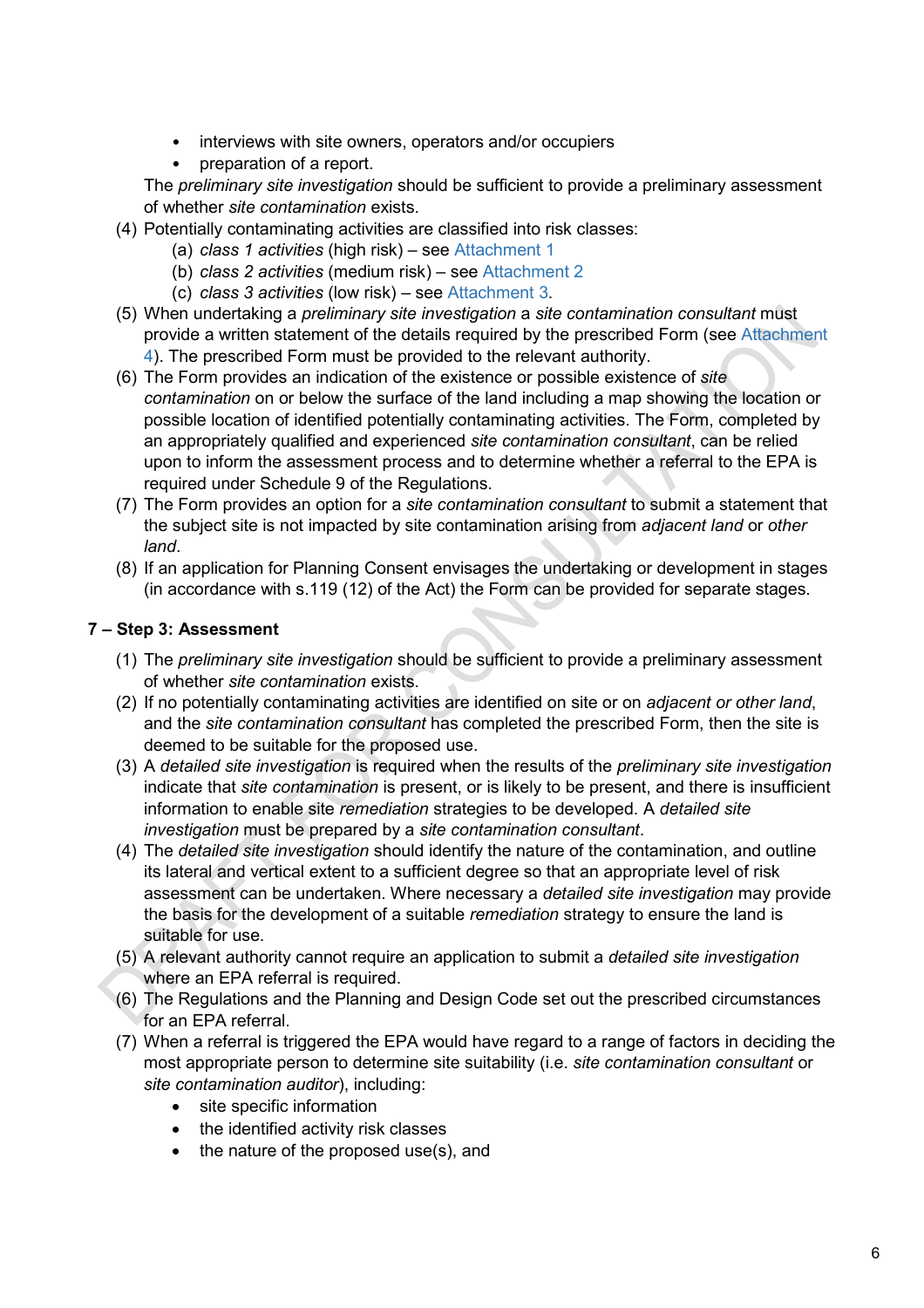- the conceptual site model (critical to understanding the relationship between the source of contamination, potential *exposure* and *human populations*).
- The overall purpose of the referral is to ensure an appropriate and proportionate assessment of potential *site contamination*.

## **8 – Step 4: Site Suitability**

- (1) A Relevant Authority can issue Planning Consent upon receipt of a statement of site suitability from a *site contamination consultant*.
- (2) A *site contamination consultant* statement must be clearly qualified as to the existence of *site contamination* by specifying the land uses that were taken into account in forming that opinion as required by Section 103ZA of the *Environment Protection Act 1993*.
- (3) Where *remediation* works are necessary to make the site suitable, and providing the site *remediation* plan forms part of the application, a statement of site suitability must be provided to the Relevant Authority prior to the issue of the Certificate of Occupancy, or where such a certificate is not prescribed before occupation of the development.
- (4) Where an application for land division requires *remediation* works to make the site suitable, and providing the site *remediation* plan forms part of the application, a statement of site suitability must be provided to the Relevant Authority prior to the issue of the Land Division Certificate.
- (5) In circumstances where *site contamination* exists or may exist on a site, but cannot be determined in accordance with clause 7(3) and (4) of this Practice Direction due to building structures occupying the entire site (or portions of the site where *site contamination* exists or may exist), the Relevant Authority can issue Planning Consent subject to a condition that a statement of site suitability is provided prior to the issue of Development Approval.
- (6) Where clause 8(5) applies but *remediation* works are necessary to make the site suitable, and providing the site *remediation* plan forms part of the application, a statement of site suitability must be provided to the Relevant Authority prior to the issue of the Certificate of Occupancy, or where such a certificate is not prescribed before occupation of the development.
- (7) Clauses 8(1) to (6) inclusive are subject to any direction from the EPA given in accordance with Schedule 9 of the Regulations, Part 8 of the Planning and Design Code and clause 7(7) of this Practice Direction.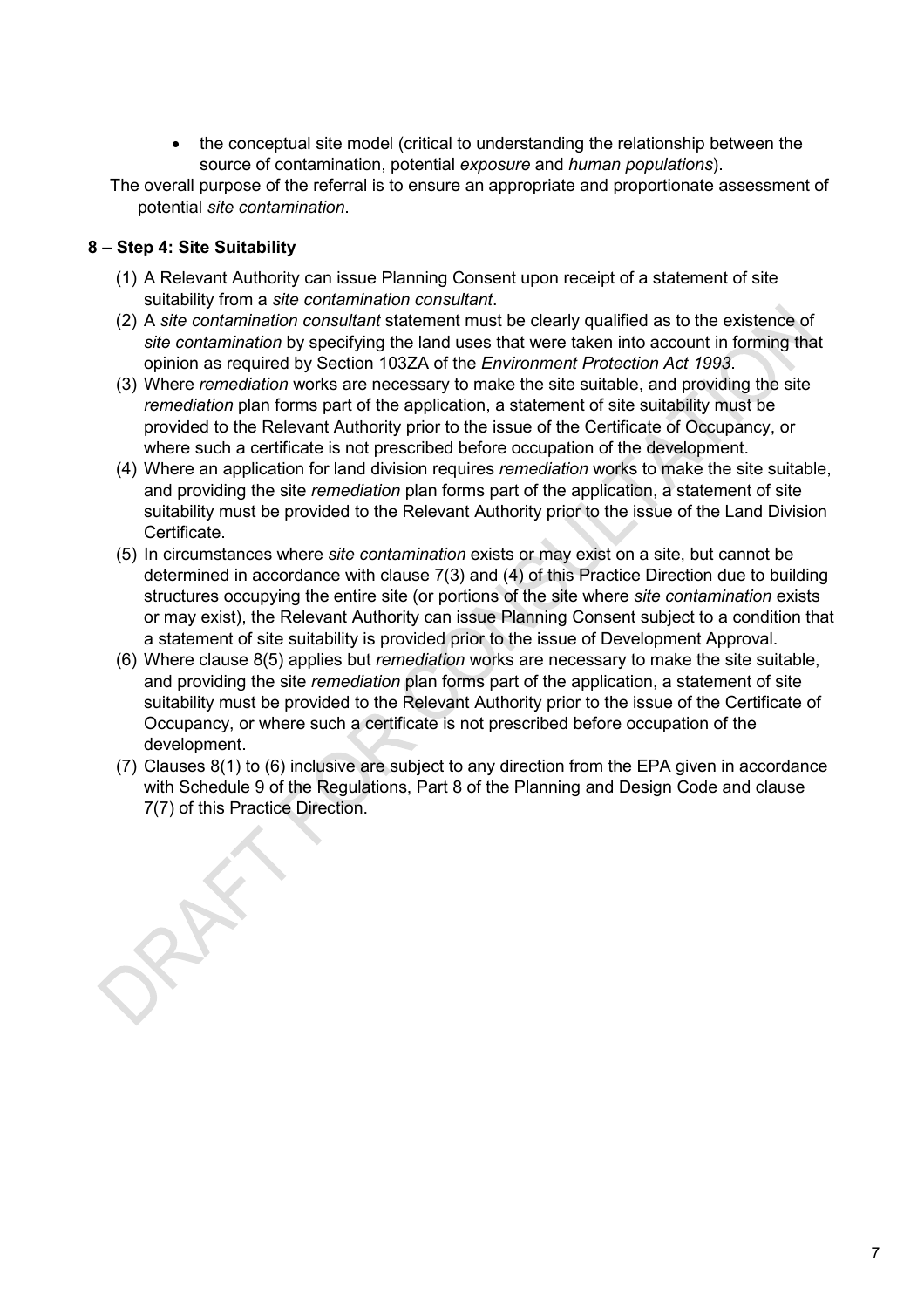## **Attachment 1—Class 1 potentially contaminating activities**

### **1—Interpretation**

In this Schedule, unless the contrary intention appears—

*listed substance* has the same meaning as in the *[Environment Protection Regulations](http://www.legislation.sa.gov.au/index.aspx?action=legref&type=act&legtitle=Environment%20Protection%20Regulations%202009) 2009*;

*resource recovery* has the same meaning as in the *[Environment Protection Act](http://www.legislation.sa.gov.au/index.aspx?action=legref&type=act&legtitle=Environment%20Protection%20Act%201993) 1993*;

*waste* has the same meaning as in the *[Environment Protection Act](http://www.legislation.sa.gov.au/index.aspx?action=legref&type=act&legtitle=Environment%20Protection%20Act%201993) 1993*;

*treatment* has the same meaning as in the *[Environment Protection Act](http://www.legislation.sa.gov.au/index.aspx?action=legref&type=act&legtitle=Environment%20Protection%20Act%201993) 1993*.

### **2—Class 1 activities**

The activities specified in column 1 of the following table (as described in column 2), undertaken in the course of a business, constitute class 1 activities:

| <b>Activity</b>                                    | <b>Description</b>                                                                                                                                                                                                                                                                                                                                                      |
|----------------------------------------------------|-------------------------------------------------------------------------------------------------------------------------------------------------------------------------------------------------------------------------------------------------------------------------------------------------------------------------------------------------------------------------|
| Asbestos disposal                                  | Disposal of asbestos or asbestos products                                                                                                                                                                                                                                                                                                                               |
| Defence works                                      | Operation of military defence establishments (including training<br>areas)                                                                                                                                                                                                                                                                                              |
| Drum reconditioning or<br>recycling works          | Operation of works for reconditioning or other treatment of metal or<br>plastic drums                                                                                                                                                                                                                                                                                   |
| Dry cleaning                                       | Operation of premises for dry cleaning                                                                                                                                                                                                                                                                                                                                  |
| Electrical or electronics component<br>manufacture | Manufacture of electrical or electronics components                                                                                                                                                                                                                                                                                                                     |
| Explosives or pyrotechnics facilities              | Operation of facilities for manufacture of explosives or pyrotechnics                                                                                                                                                                                                                                                                                                   |
| Fertiliser manufacture                             | Manufacture of agricultural fertiliser                                                                                                                                                                                                                                                                                                                                  |
| Fire extinguisher or retardant<br>manufacture      | Manufacture of fire extinguishers or fire retardants                                                                                                                                                                                                                                                                                                                    |
| Fire stations                                      | Underground storage of fuel at fire stations                                                                                                                                                                                                                                                                                                                            |
| Foundry                                            | Manufacture of metal products by injecting or pouring molten metal<br>into moulds                                                                                                                                                                                                                                                                                       |
| Gasworks                                           | Operation of gasworks or gas holders                                                                                                                                                                                                                                                                                                                                    |
| Iron or steel works                                | Operation of works for manufacture of iron or steel                                                                                                                                                                                                                                                                                                                     |
| Landfill sites                                     | Operation of sites for disposal of waste to land                                                                                                                                                                                                                                                                                                                        |
| listed substances                                  | Listed substances—activities involving Manufacture, production (including as a by-product or waste) or<br>resource recovery of a listed substance or product containing a listed<br>substance<br>Storage, at discrete business premises, of-<br>500L or more of a liquid listed substance; or<br>(a)<br>(b)<br>500kg or more of a listed substance other than a liquid. |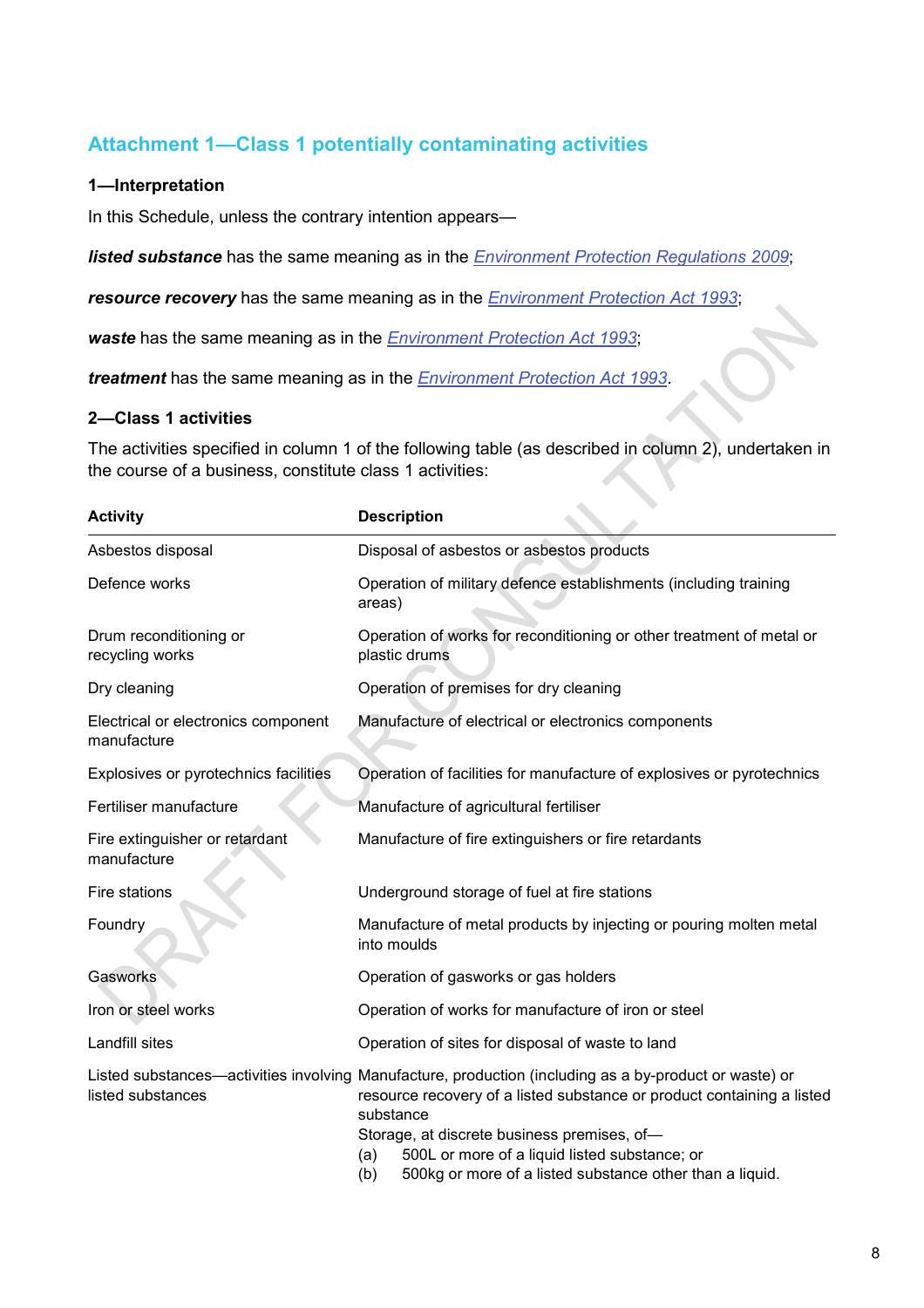| <b>Activity</b>                                                | <b>Description</b>                                                                                                                                                                             |
|----------------------------------------------------------------|------------------------------------------------------------------------------------------------------------------------------------------------------------------------------------------------|
| Metal coating, finishing or spray<br>painting                  | Finishing, treating or coating of metal (including anodising,<br>galvanising, pickling, electroplating, heat treatment, powder coating,<br>enamelling and spray painting)                      |
| Metal processing, smelting, refining<br>or metallurgical works | Operation of works for melting (by means of furnace) of ferrous or<br>non-ferrous metal or smelting or reduction of ores to produce metal                                                      |
| Motor vehicle manufacture                                      | Manufacture of motor vehicles                                                                                                                                                                  |
| Oil recycling works                                            | Operation of works for recycling of oil                                                                                                                                                        |
| Oil refineries                                                 | Operation of works for refining of crude petroleum oil or shale                                                                                                                                |
| Paint manufacture                                              | Manufacture (including blending, mixing and formulation) of paint                                                                                                                              |
| Pest control works                                             | Operation of premises for storage of pesticides or filling or washing of<br>tanks used in pest control operations                                                                              |
| Plastics manufacture works                                     | Operation of works for manufacture (including blending, mixing and<br>formulation) of plastics or plastic components (excluding processing<br>and moulding of plastics manufactured elsewhere) |
| Printing works                                                 | Operation of printing works                                                                                                                                                                    |
| Railway operations                                             | Railway operations within the meaning of Schedule 1 Part A clause<br>7(2)(a) of the <i>Environment Protection Act 1993</i>                                                                     |
| Rubber manufacture or processing                               | Manufacture or processing of rubber or rubber products                                                                                                                                         |
| Service stations                                               | Operation of retail fuel outlets                                                                                                                                                               |
| Tannery, fellmongery or hide curing                            | Operation of works for preservation or treatment of animal skins or<br>hides                                                                                                                   |
| Tyre manufacture or retreading                                 | Manufacture or retreading of tyres                                                                                                                                                             |
| Waste depots                                                   | Reception, storage or treatment (including recycling) of waste or<br>other matter or disposal of waste to land or water                                                                        |
| Wood preservation works                                        | Operation of works involving treatment or preservation of timber<br>using chemicals                                                                                                            |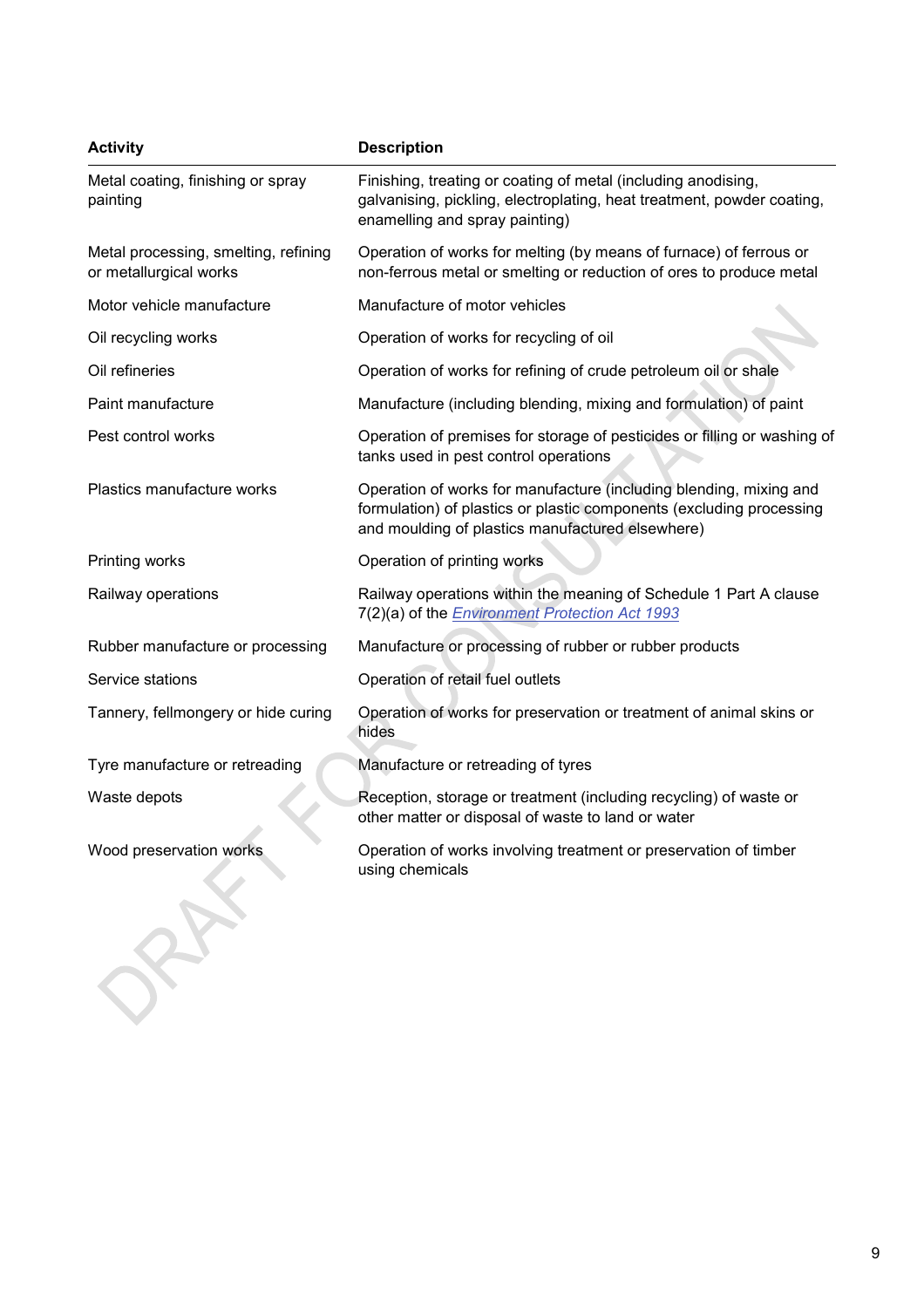## **Attachment 2—Class 2 potentially contaminating activities**

### **1—Interpretation**

In this Schedule, unless the contrary intention appears—

*listed substance* has the same meaning as in the *[Environment Protection Regulations](http://www.legislation.sa.gov.au/index.aspx?action=legref&type=act&legtitle=Environment%20Protection%20Regulations%202009) 2009*;

*resource recovery* has the same meaning as in the *[Environment Protection Act](http://www.legislation.sa.gov.au/index.aspx?action=legref&type=act&legtitle=Environment%20Protection%20Act%201993) 1993*;

*waste* has the same meaning as in the *[Environment Protection Act](http://www.legislation.sa.gov.au/index.aspx?action=legref&type=act&legtitle=Environment%20Protection%20Act%201993) 1993*;

*treatment* has the same meaning as in the *[Environment Protection Act](http://www.legislation.sa.gov.au/index.aspx?action=legref&type=act&legtitle=Environment%20Protection%20Act%201993) 1993*.

### **2—Class 2 activities**

The activities specified in column 1 of the following table (as described in column 2), undertaken in the course of a business, constitute class 2 activities:

| <b>Activity</b>                                       | <b>Description</b>                                                                                                                                                                                                                                                                         |
|-------------------------------------------------------|--------------------------------------------------------------------------------------------------------------------------------------------------------------------------------------------------------------------------------------------------------------------------------------------|
| Abrasive blasting                                     | Operation of works for abrasive blast cleaning or disposal of<br>abrasive blasting material (including mobile abrasive blasting works<br>and abrasive blast cleaning carried out in fully enclosed booths but<br>excluding abrasive blast cleaning undertaken for residential<br>purposes) |
| Agricultural activities                               | Any of the following activities undertaken in the course of<br>agriculture:                                                                                                                                                                                                                |
|                                                       | burial of animals or parts of animals;<br>(a)                                                                                                                                                                                                                                              |
|                                                       | burial of waste or other matter;<br>(b)                                                                                                                                                                                                                                                    |
|                                                       | irrigation using wastewater;<br>(c)                                                                                                                                                                                                                                                        |
|                                                       | (d)<br>intensive application or administration of a listed<br>substance<br>to animals, plants, land or water (excluding<br>routine spraying, in<br>accordance with manufacturers' instructions, of pesticides used in<br>broad-acre farming)                                               |
| Airports, aerodromes or aerospace<br>industry         | Operation of premises for commercial or charter aircraft take-off and<br>landing or manufacture, repair or maintenance of commercial or<br>charter aircraft or aircraft equipment                                                                                                          |
| Animal dips or spray race facilities                  | Operation of animal dips or spray race facilities                                                                                                                                                                                                                                          |
| Asphalt or bitumen works                              | Operation of works for manufacture of asphalt or bitumen                                                                                                                                                                                                                                   |
| Battery manufacture, resource<br>recovery or disposal | Assembly, disassembly, manufacture or resource recovery of<br>batteries (excluding storage of batteries for sale)                                                                                                                                                                          |
| <b>Breweries</b>                                      | Production of beer by infusion, boiling or fermentation                                                                                                                                                                                                                                    |
| <b>Bulk shipping facilities</b>                       | Operation of facilities for bulk handling of agricultural crop products,<br>rock, ores, minerals or liquid organic chemical substances to or from<br>wharf or wharfside facility (including sea-port grain terminals)                                                                      |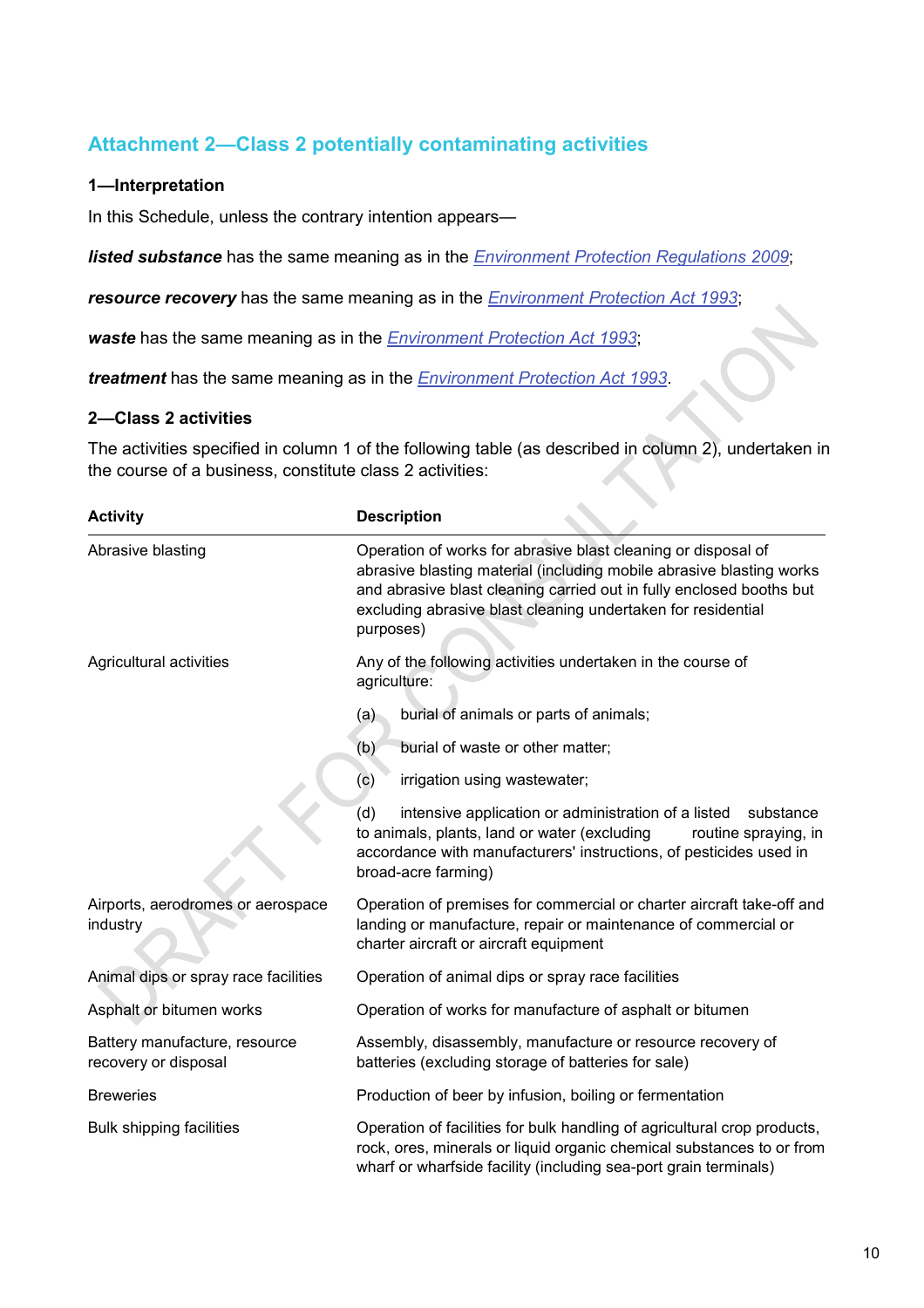| <b>Activity</b>                                                                         | <b>Description</b>                                                                                                                                                                                                                                                                                              |
|-----------------------------------------------------------------------------------------|-----------------------------------------------------------------------------------------------------------------------------------------------------------------------------------------------------------------------------------------------------------------------------------------------------------------|
| Cement works                                                                            | Operation of works for production of cement clinker or grinding of<br>cement clinker using argillaceous and calcareous materials                                                                                                                                                                                |
| Ceramic works                                                                           | Operation of works for manufacture of tiles, pipes, pottery goods,<br>refractories or other ceramic products                                                                                                                                                                                                    |
| Coke works                                                                              | Production, quenching, cutting, crushing or grading of coke                                                                                                                                                                                                                                                     |
| Compost or mulch production or<br>storage                                               | Production or storage of compost, mulch or garden soils                                                                                                                                                                                                                                                         |
| Dredge spoil disposal or storage                                                        | Disposal of dredge spoil onto land or storage of dredge spoil                                                                                                                                                                                                                                                   |
| <b>Electrical substations</b>                                                           | Operation of electrical substations                                                                                                                                                                                                                                                                             |
| Electrical transformer or capacitor<br>works                                            | Operation of works for manufacture, repair, storage or disposal of<br>electrical transformers, capacitors or associated equipment or fluids                                                                                                                                                                     |
| Fibreglass manufacture                                                                  | Manufacture of fibreglass products                                                                                                                                                                                                                                                                              |
| Fire training areas                                                                     | Operation of premises for fire training involving the use of liquid fuel,<br>fire accelerants, aqueous film forming foam or similar substances                                                                                                                                                                  |
| Fuel burning facilities                                                                 | Burning of solid or liquid fuel (including for generation of power or<br>steam at rate of heat release exceeding 1MW)                                                                                                                                                                                           |
| Furniture restoration                                                                   | Restoration of furniture                                                                                                                                                                                                                                                                                        |
| Glass works                                                                             | Operation of works for manufacture of glass products                                                                                                                                                                                                                                                            |
| Hat manufacture or felt processing                                                      | Manufacture of hats or processing of felt                                                                                                                                                                                                                                                                       |
| Incineration                                                                            | Incineration within the meaning of Schedule 1 Part A clause 3(1) of<br>the Environment Protection Act 1993                                                                                                                                                                                                      |
| Laboratories                                                                            | Operation of laboratories                                                                                                                                                                                                                                                                                       |
| Metal forging                                                                           | Forging of metal products                                                                                                                                                                                                                                                                                       |
| Mineral processing, metallurgical<br>laboratories or mining or extractive<br>industries | Chemical or physical extraction or processing of metalliferous ores,<br>storage of mining or exploration waste (for example, in tailings<br>dams, overburden or waste rock dumps) mining or processing of<br>minerals or operation of laboratories or pilot facilities for processing<br>or testing of minerals |
| Mirror manufacture                                                                      | Manufacture of mirrors                                                                                                                                                                                                                                                                                          |
|                                                                                         | Motor vehicle racing or testing venues Operation of facilities designed and used for motor vehicle<br>competitions or motor vehicle speed or performance trials                                                                                                                                                 |
| Motor vehicle repair or maintenance                                                     | Operation of premises for repair or maintenance of motor vehicles<br>or parts of motor vehicles (including engine reconditioning works)                                                                                                                                                                         |
| Motor vehicle wrecking yards                                                            | Operation of yards for wrecking or dismantling of motor vehicles or<br>parts of motor vehicles                                                                                                                                                                                                                  |
| Pulp or paper works                                                                     | Operation of works for manufacture of timber pulp or paper                                                                                                                                                                                                                                                      |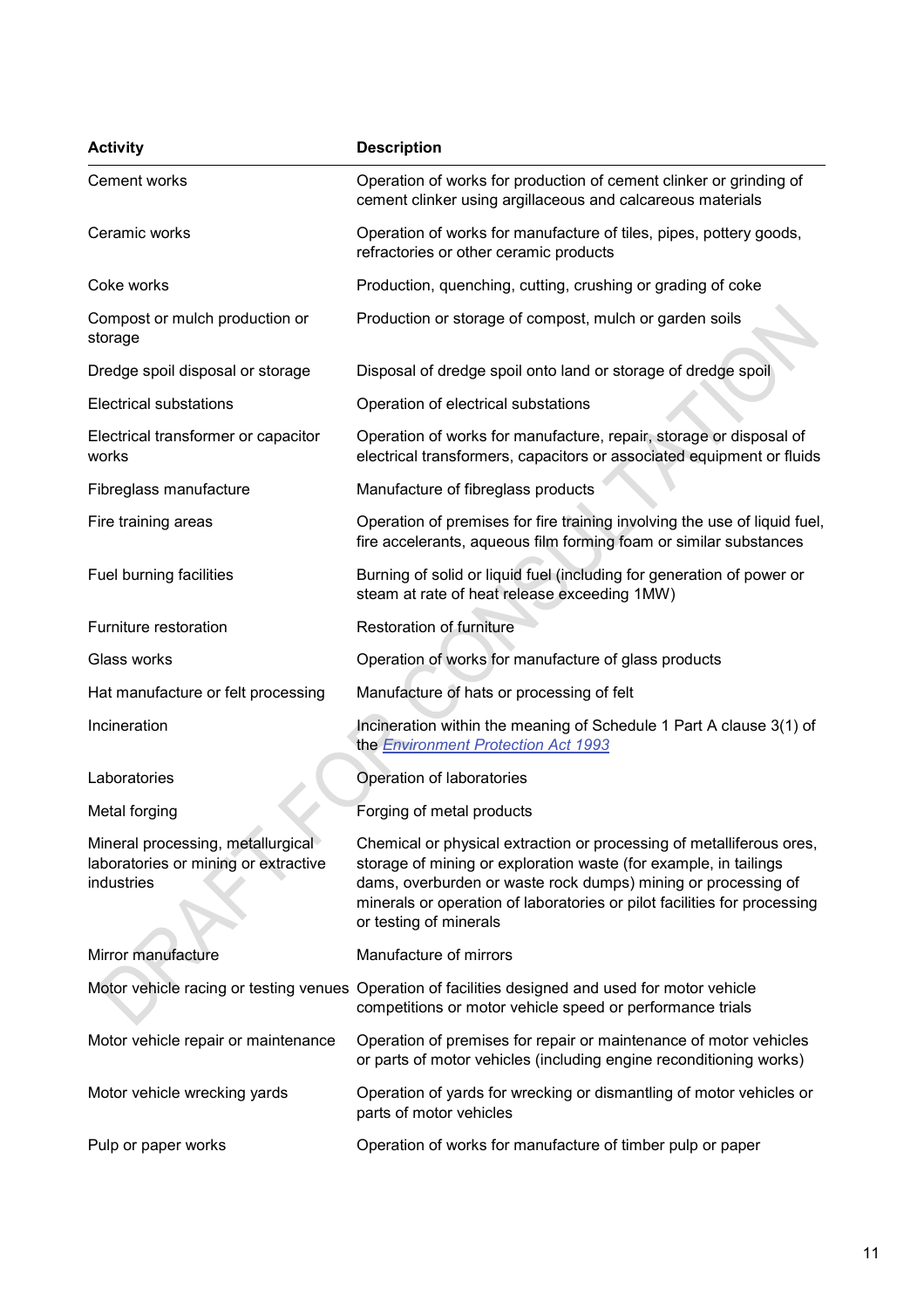| <b>Activity</b>                               | <b>Description</b>                                                                                                                                                                                              |
|-----------------------------------------------|-----------------------------------------------------------------------------------------------------------------------------------------------------------------------------------------------------------------|
| Railway operations                            | Railway operations within the meaning of Schedule 1 Part A clause<br>$7(2)(b)$ and $(c)$ of Act                                                                                                                 |
| Scrap metal recovery                          | Recovery (including cleaning) of scrap metal                                                                                                                                                                    |
| Ship breaking                                 | Wrecking or dismantling of ships                                                                                                                                                                                |
| Spray painting                                | Spray painting other than spray painting of metal                                                                                                                                                               |
| Textile operations                            | Manufacture or dyeing of fabrics or materials                                                                                                                                                                   |
| Transport depots or loading sites             | Operation of transport depots or loading sites                                                                                                                                                                  |
| Vessel construction, repair or<br>maintenance | Operation of works or facilities (whether on water or land) for<br>construction, repair or maintenance of vessels                                                                                               |
| Wastewater storage, treatment or<br>disposal  | Storage (including in tanks, lagoons and ponds) or treatment of<br>wastewater or disposal of wastewater to land or water                                                                                        |
| Water discharge to underground<br>aquifer     | Direct discharge of water from surface of land to underground<br>aquifer                                                                                                                                        |
| Wetlands or detention basins                  | Operation of bodies of water less than 6 metres deep for collection<br>and management of stormwater or other wastewater for urban<br>amenity, flood mitigation or ecological or other environmental<br>purposes |
| Woolscouring or wool carbonising<br>works     | Operation of works involving cleaning or carbonising of wool other<br>than in course of handicraft business where wool is further<br>processed for retail sale                                                  |
| Works depots<br>RAX                           | Operation of works depots by councils or utilities                                                                                                                                                              |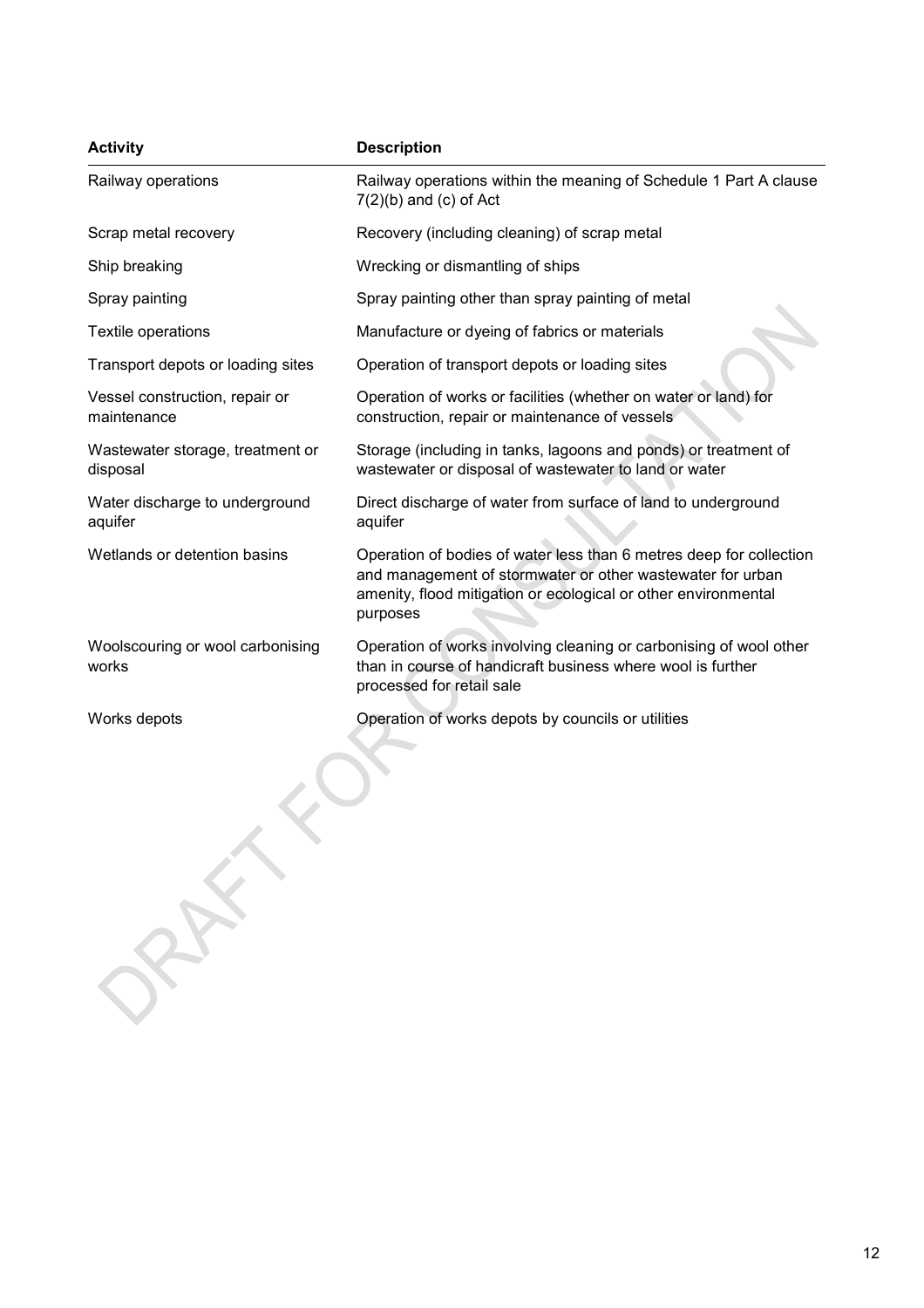## **Attachment 3—Class 3 potentially contaminating activities**

### **1—Interpretation**

In this Schedule, unless the contrary intention appears—

*waste* has the same meaning as in the *[Environment Protection Act](http://www.legislation.sa.gov.au/index.aspx?action=legref&type=act&legtitle=Environment%20Protection%20Act%201993) 1993*.

### **2—Class 3 activities**

The activities specified in column 1 of the following table (as described in column 2), undertaken in the course of a business, constitute class 3 activities: Y

| <b>Activity</b>               | <b>Description</b>                                                                                                                                                                                                                   |
|-------------------------------|--------------------------------------------------------------------------------------------------------------------------------------------------------------------------------------------------------------------------------------|
| Acid sulphate soil generation | Oxidation of iron sulphide in potential acid sulphate soil material (sulphidic<br>material) resulting in formation of actual acid sulphate soil material or<br>sulphuric material                                                    |
| Agricultural activities       | Agricultural activities (including horticulture)                                                                                                                                                                                     |
| Animal burial                 | Burial of animals or parts of animals other than in the course of agriculture                                                                                                                                                        |
| Animal feedlots               | Operation of confined yards or areas for holding of animals and feeding of<br>animals principally by mechanical means or by hand                                                                                                     |
| Animal saleyards              | Operation of yards at which cattle, sheep or other animals are gathered<br>and confined for the purpose of their sale, auction or exchange (including<br>associated transport loading facilities and associated wastewater disposal) |
| <b>Brickworks</b>             | Production of bricks (including glazing of bricks)                                                                                                                                                                                   |
| Charcoal manufacture          | Manufacture of charcoal                                                                                                                                                                                                              |
| Coal handling or storage      | Handling of coal, coke or carbonaceous material by any means or storage<br>of coal, coke or carbonaceous reject material                                                                                                             |
| Concrete batching works       | Operation of works for production of concrete or concrete products<br>manufactured by inclusion of cement, sand, rock, aggregate or similar<br>materials                                                                             |
| Curing or drying works        | Operation of works for smoking, drying or curing meat, fish or other edible<br>products by application of heat or smoke                                                                                                              |
| Desalination plants           | Operation of desalination plants                                                                                                                                                                                                     |
| Glazing                       | Glazing of ceramics or pottery                                                                                                                                                                                                       |
| Lime burner                   | Manufacture (by means of kiln) of cement or lime from limestone (including<br>associated storage of waste or other matter)                                                                                                           |
| Mushroom farming              | Farming of mushrooms                                                                                                                                                                                                                 |
| Vermiculture                  | Cultivation of earthworms for production of earthworms or earthworm<br>castings                                                                                                                                                      |
| Wineries or distilleries      | Operation of works for processing grapes or other produce to make wine or<br>spirits                                                                                                                                                 |